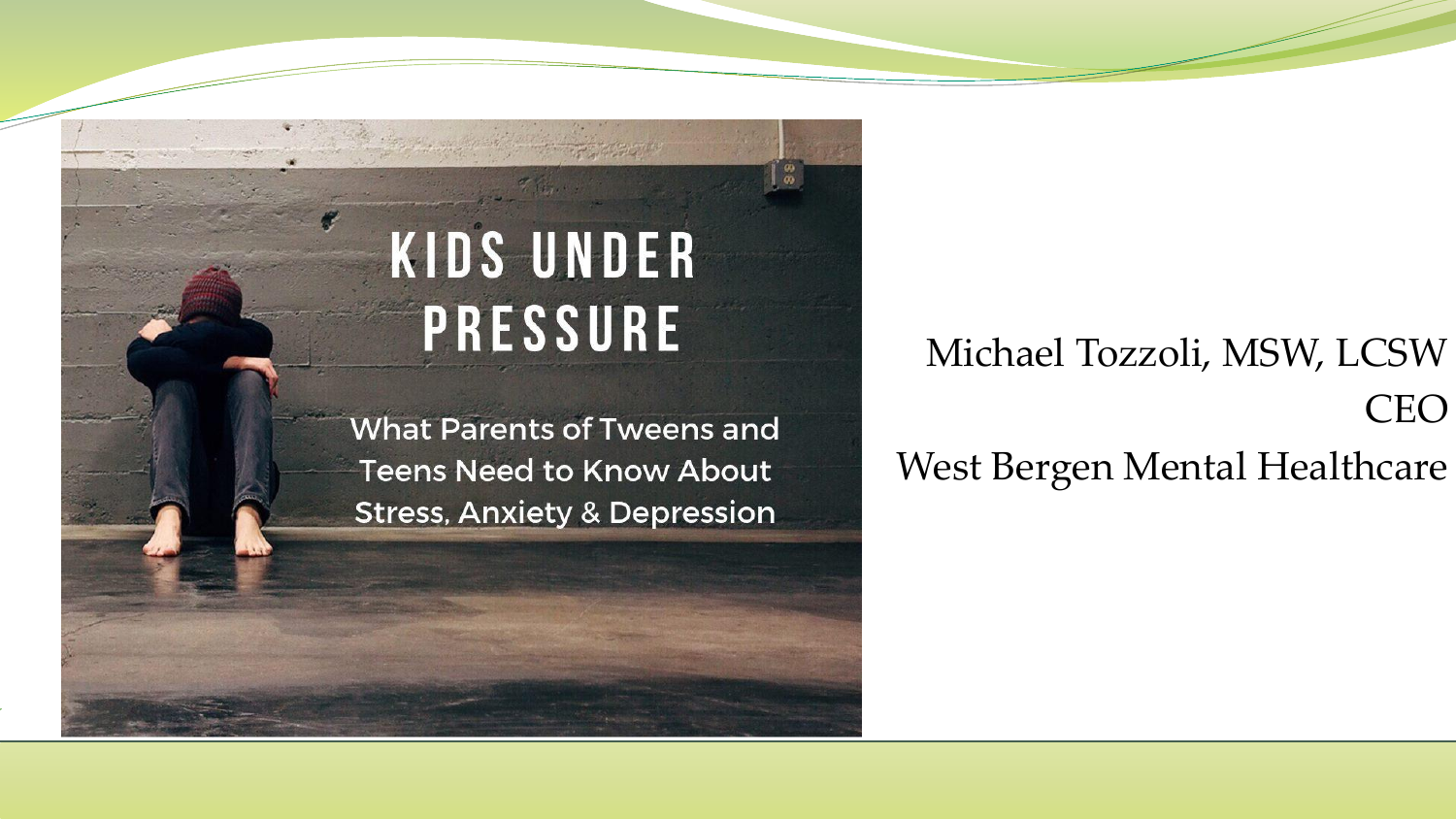# About Parenting:

# "When you have a teenager, it is helpful to have a dog so that someone in the house is happy to see you…"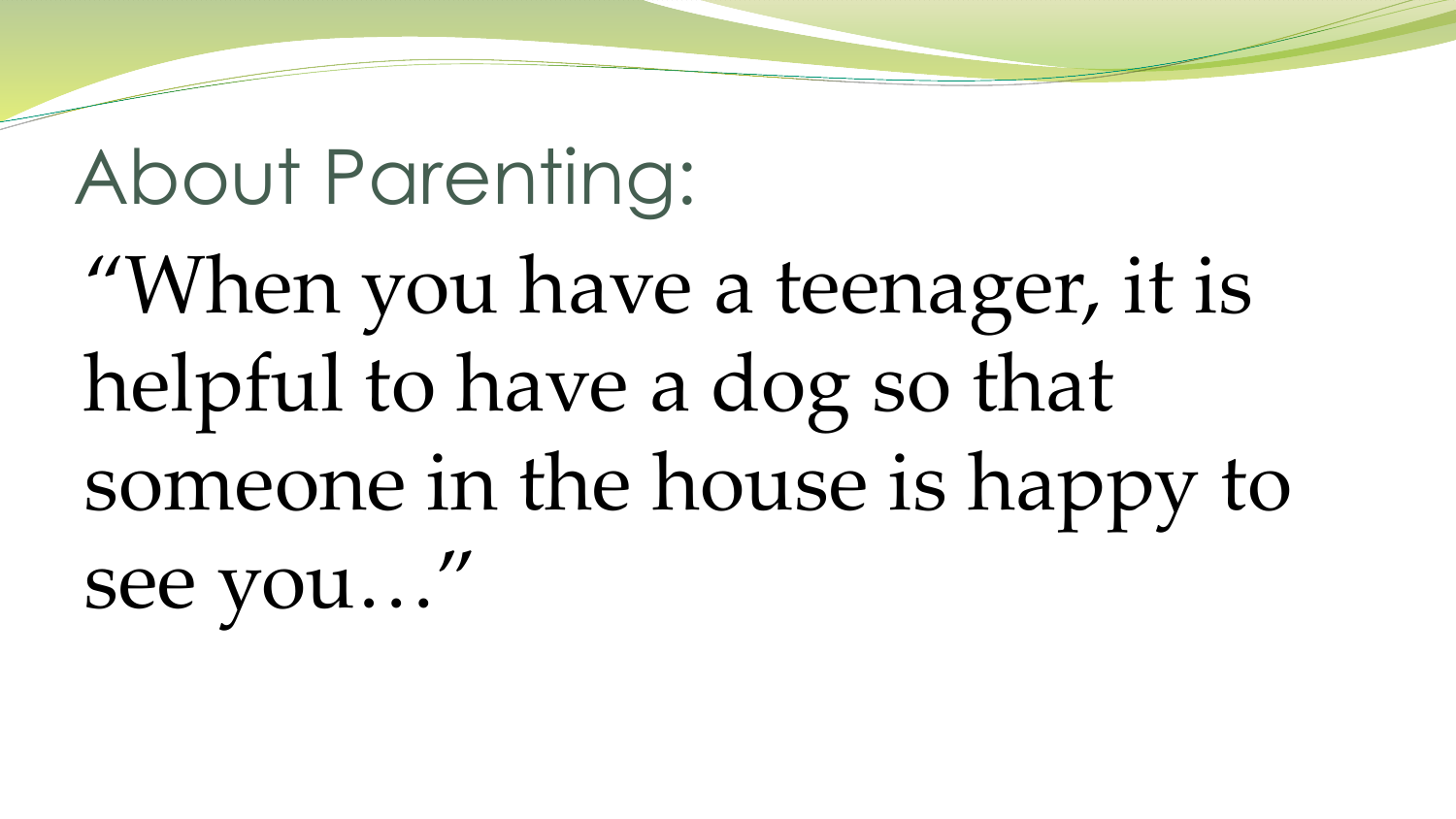### About Parenting:

# "Not to brag, but I can make my kid angry by just saying "good morning"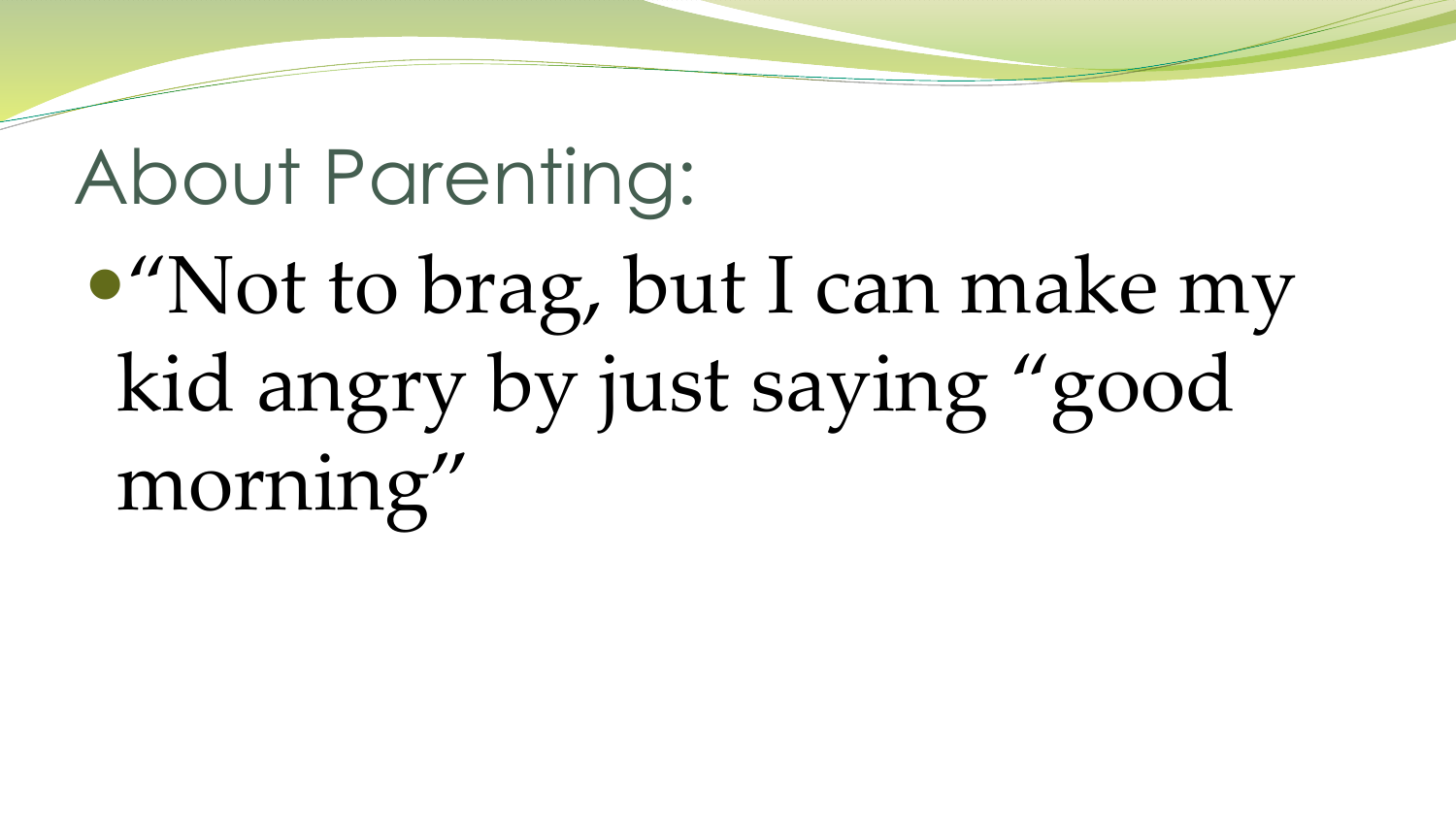# What is it like to be a parent ?

- Responsible….BUT with less control
- Bigger payoffs…amazing growth and change
- Bigger consequences
- "I need you, but stay away from me…"
- Role of technology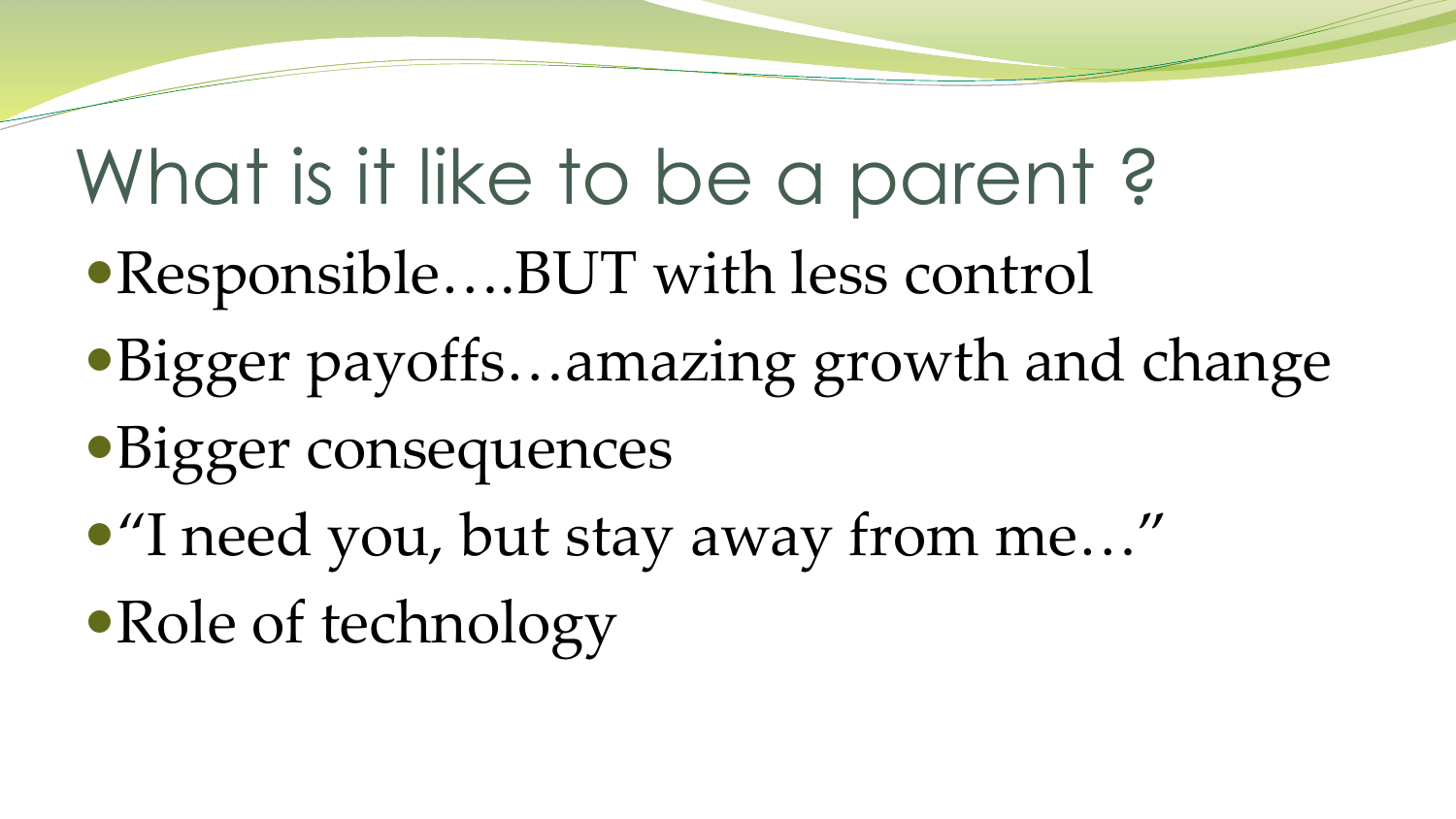### What is it like to be a parent?

- Pressure to perform
- College/career pressure
- Parents also have careers, their own parents, marriages, and issues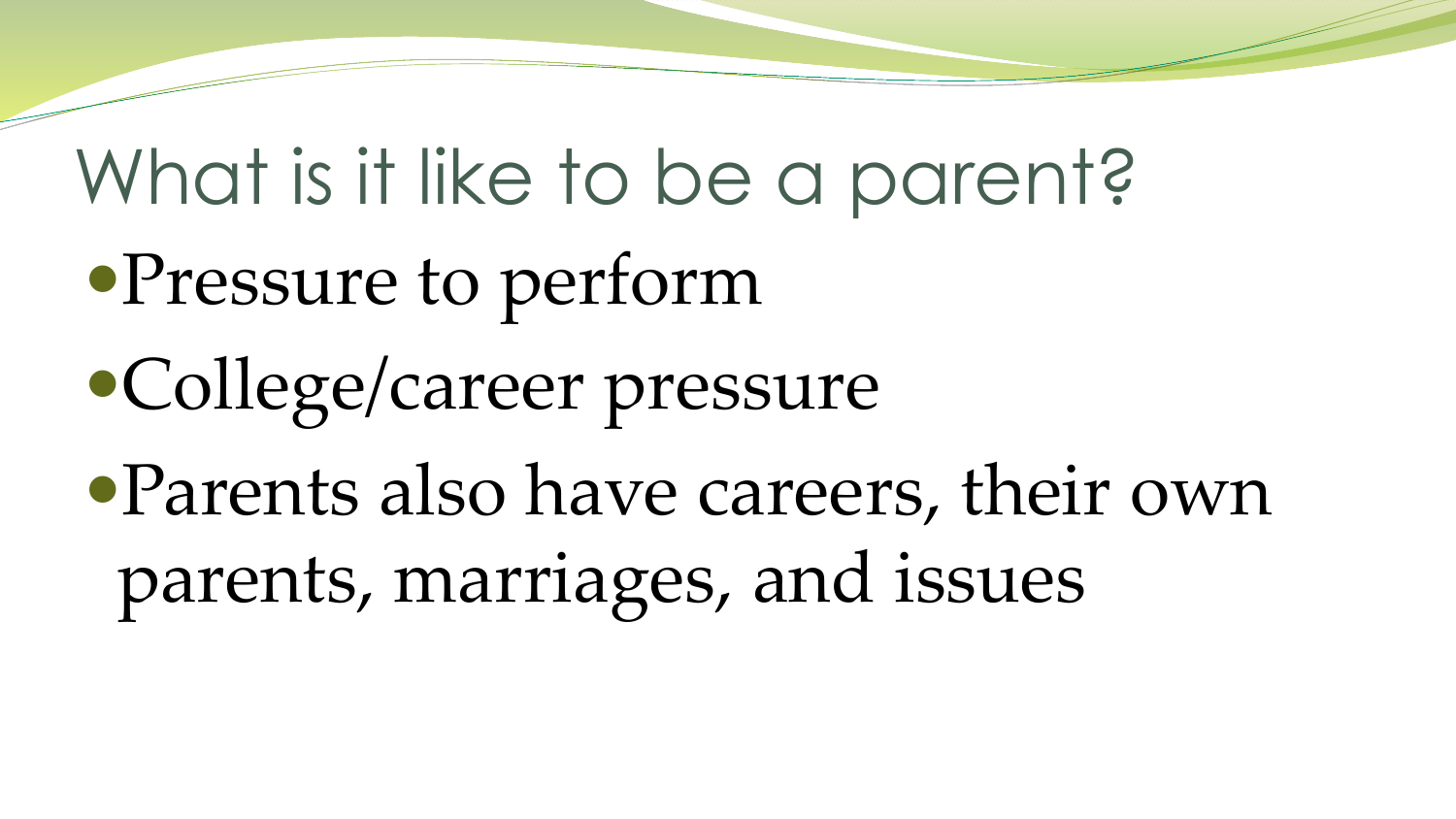#### The Teen Perspective

"When I am in my room too much, my parents complain. When I am out with my friends too much, my parents complain…."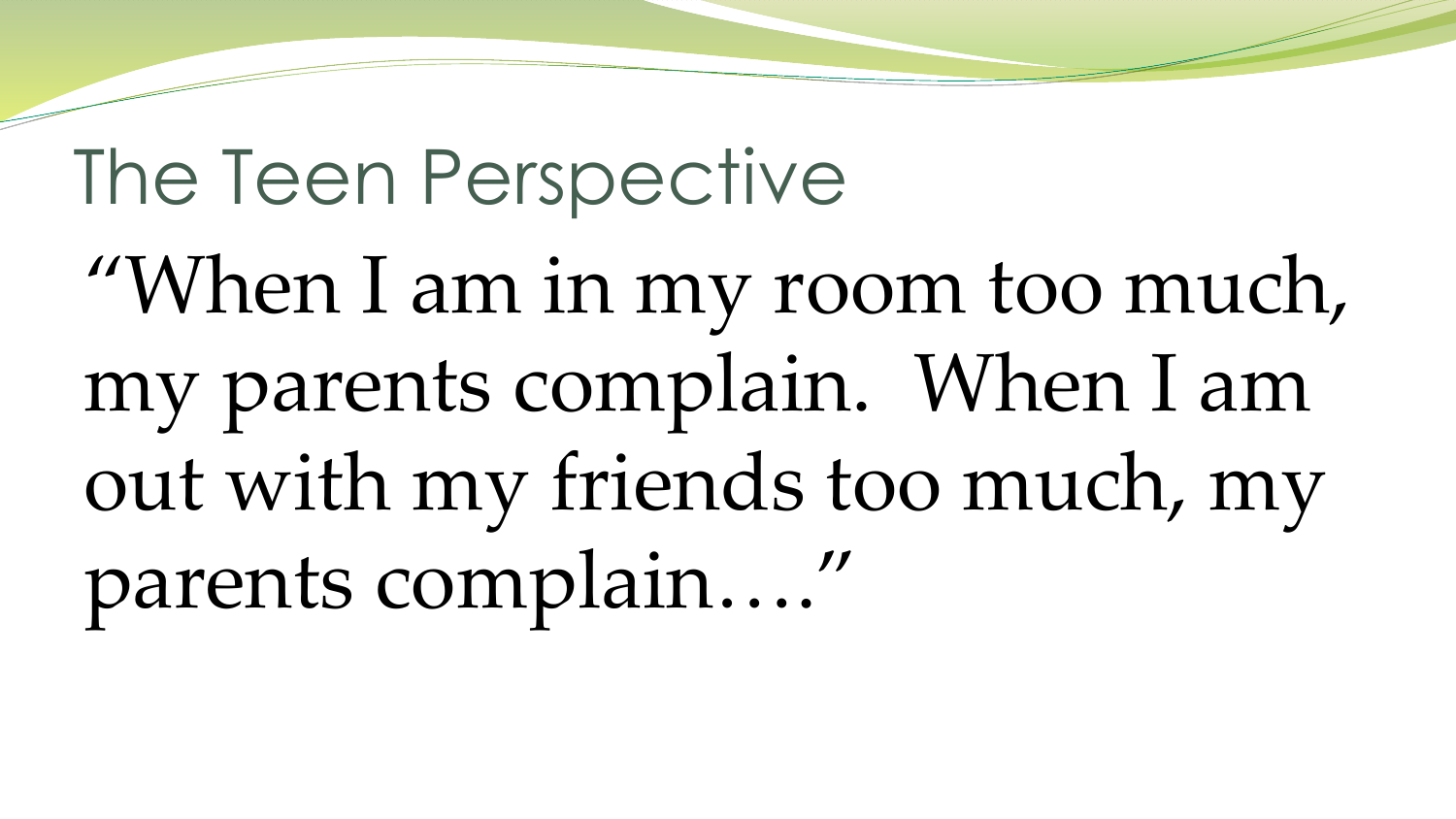# What is it like to be a teenager?

- $\bullet$ It is all about CHANGE
- It is difficult to be a teenager!
- Physical changes
- Social changes
- School changes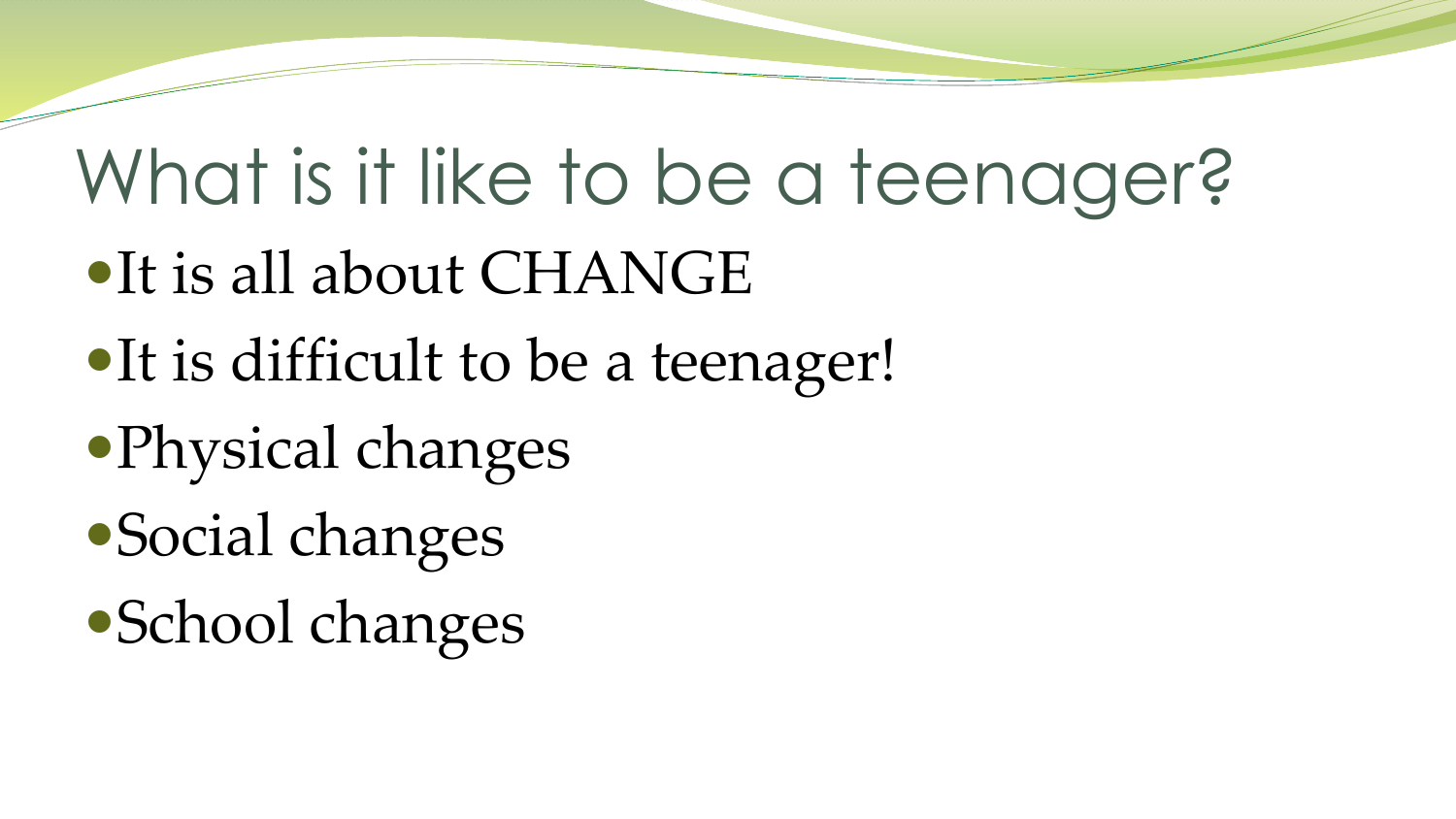# What is it like to be a teenager?

- College
- Career path
- Friend pressure
- Technology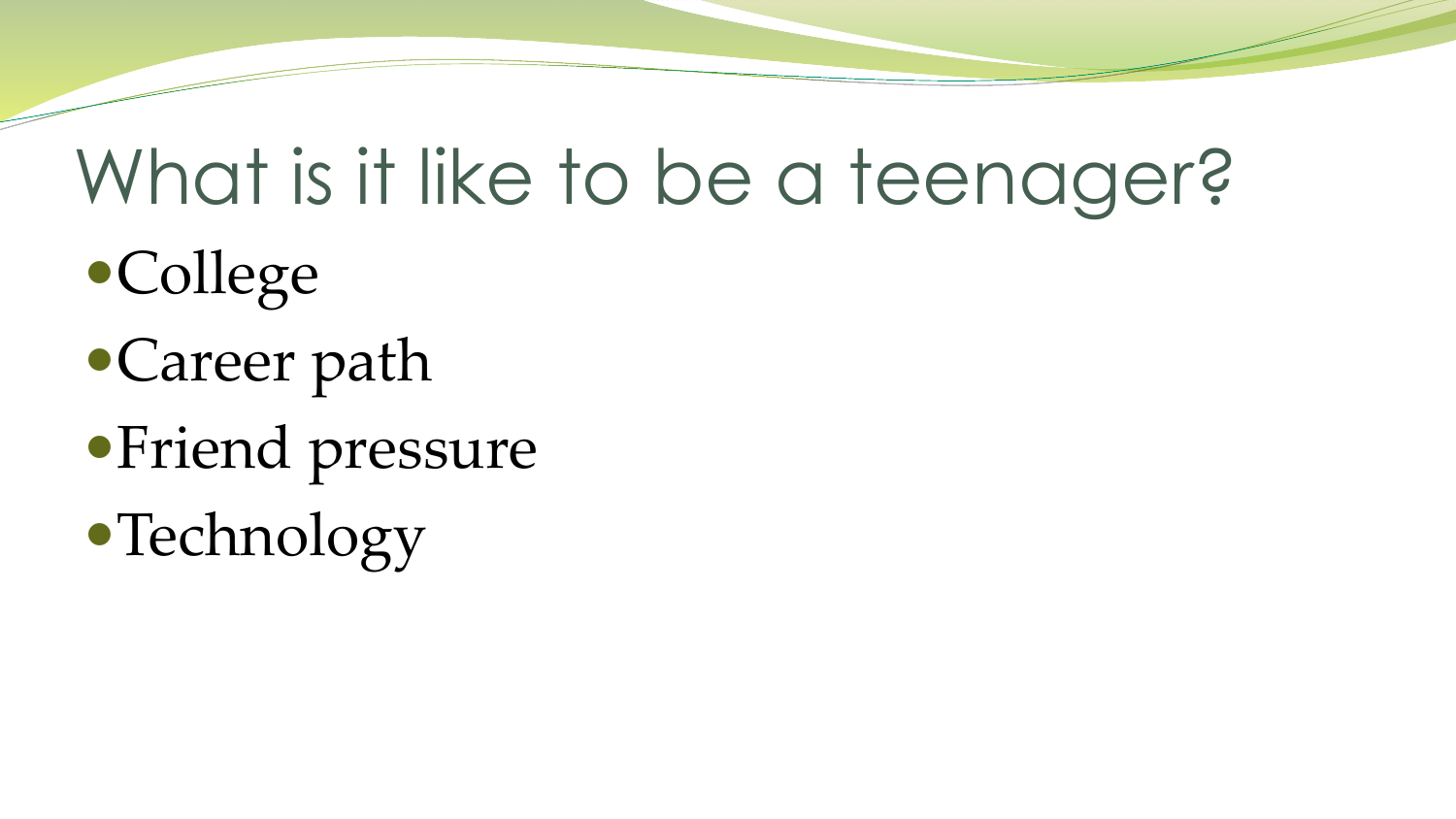#### Stress: What is it?

- Our collective reaction to life events
- How do you manage stress?
- What is YOUR understanding of stress?
- Your understanding=your kids understanding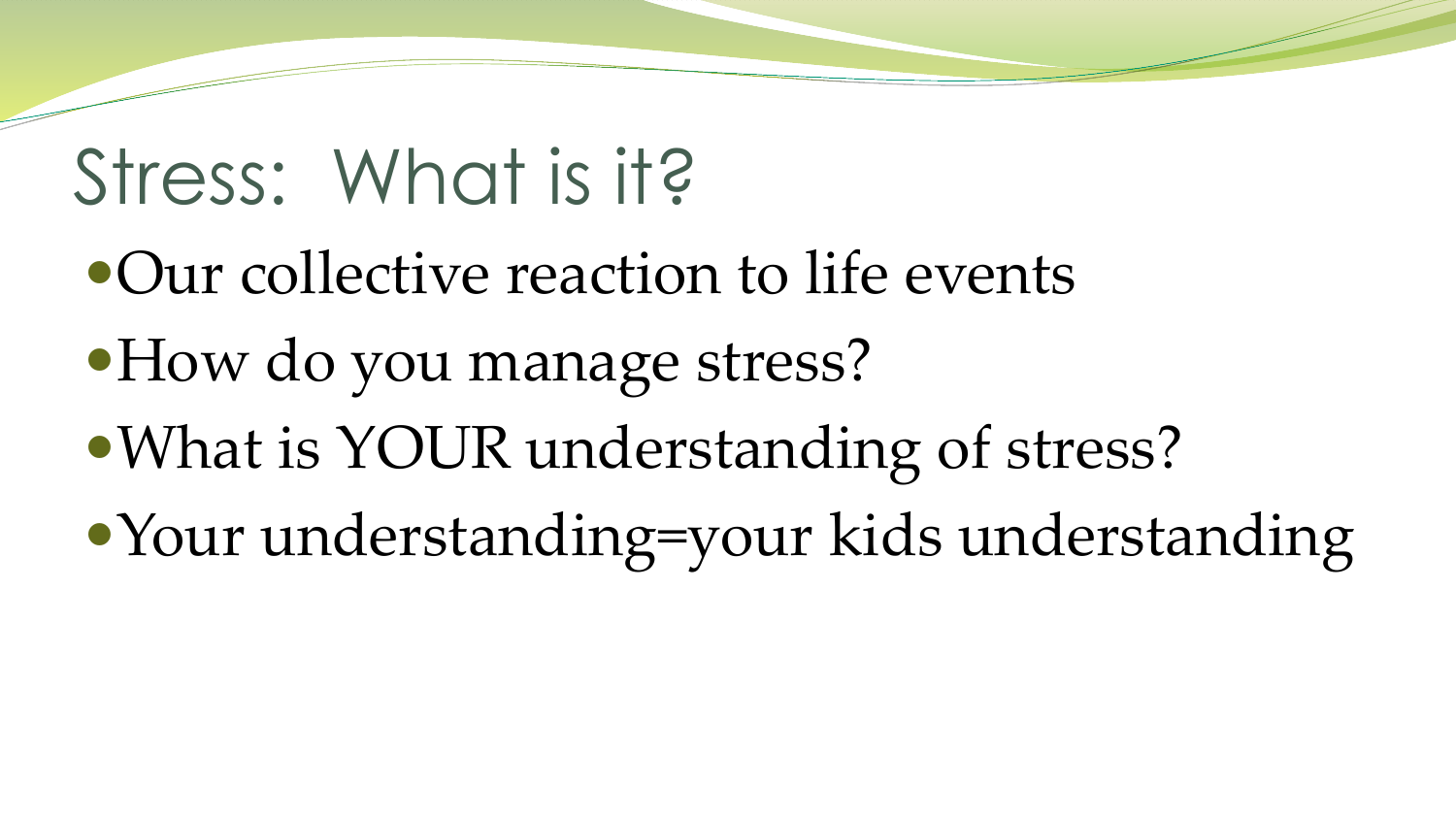# Anxiety: it's not all bad news

- Thoughts/feelings about a future event
- Anxiety is adaptive and actually helpful
- Test anxiety
- Work anxiety
- Friend anxiety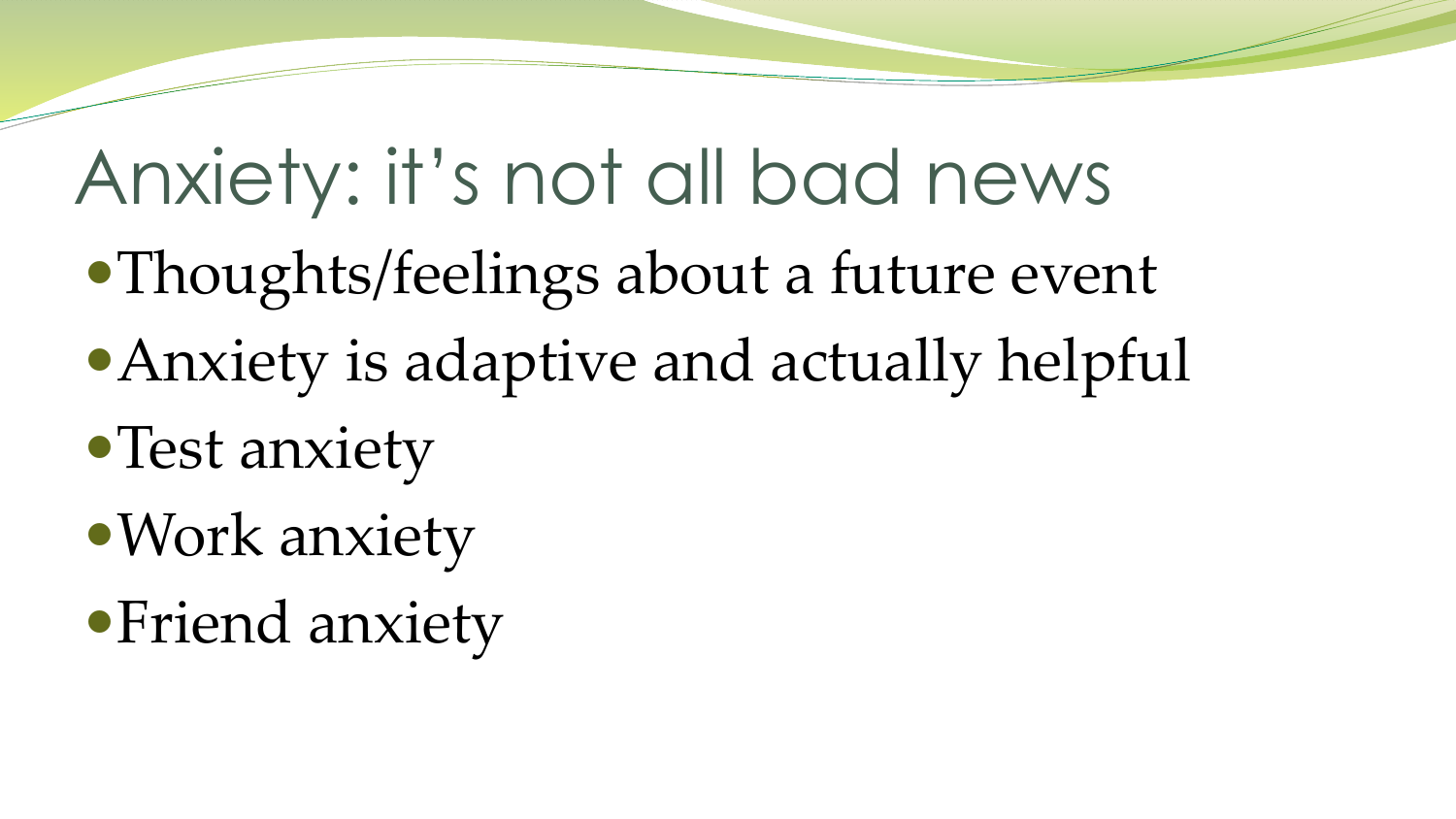#### When does anxiety become a problem?

- "Adaptive anxiety" can become a problem
- Has your teen switch from managing the anxiety provoking event to managing the anxiety itself?
- Are you or your teen making changes to anything to modulate anxiety?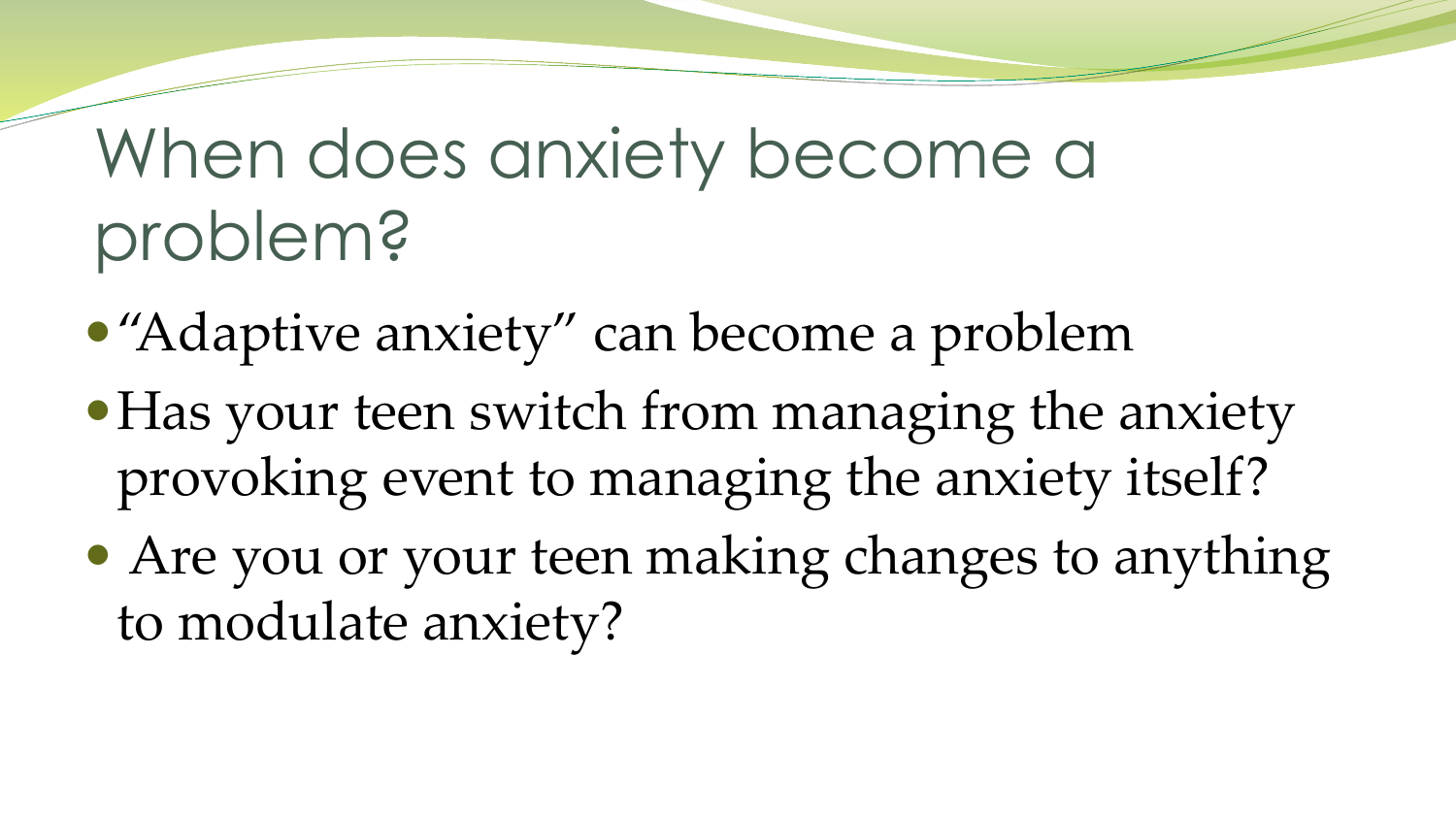#### Moods and teens: we all go for the ride

- Mood swings are VERY normal
- Teen brains versus adult brains
- The entire family is involved
- How is it handled in your house?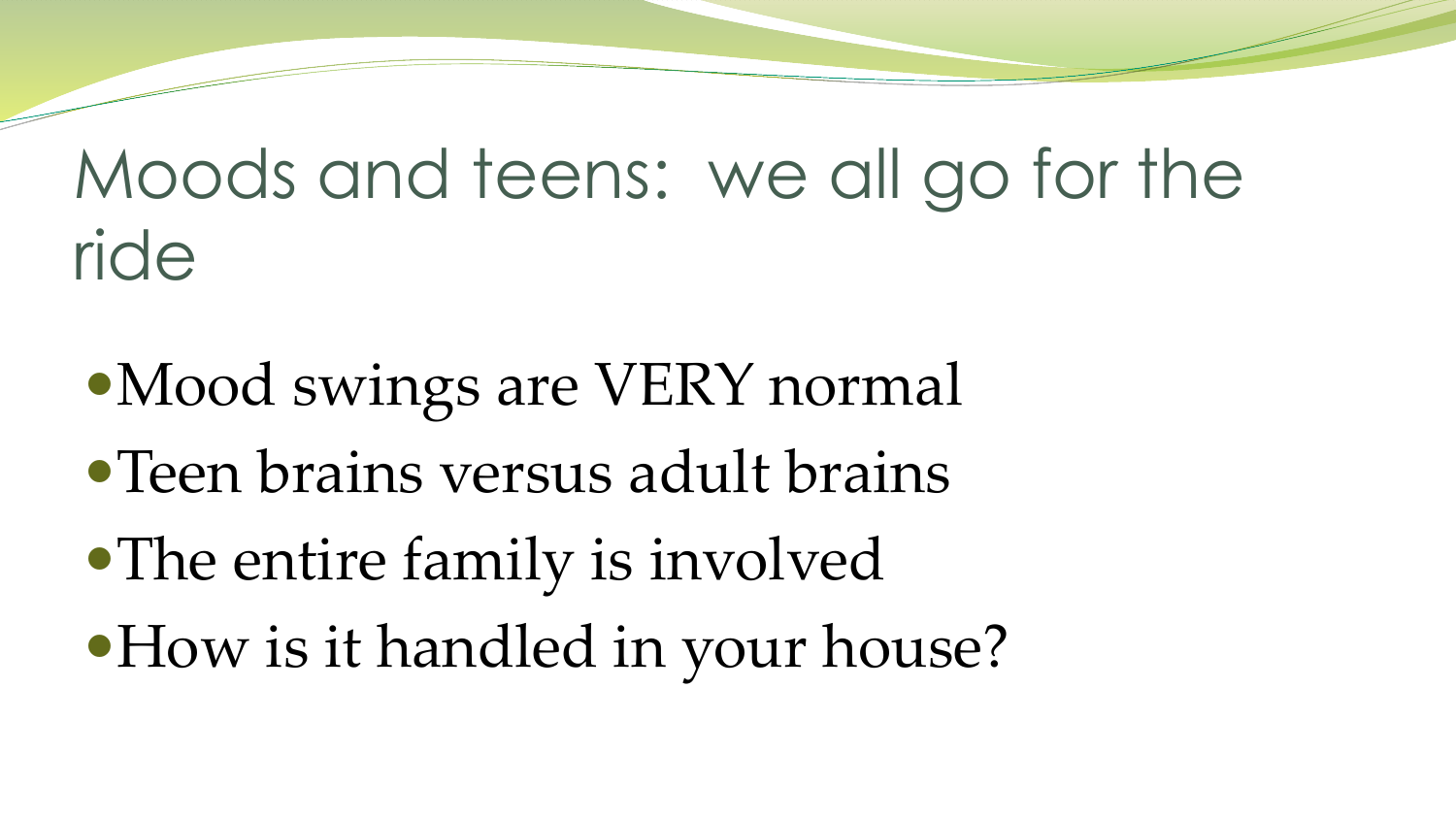#### When does "normal teen angst" cross a line?

- How often do you find yourself thinking about your teens stress?
- What does your "parent stomach" tell you?
- Changes beyond the normal swings (this can be challenging to determine)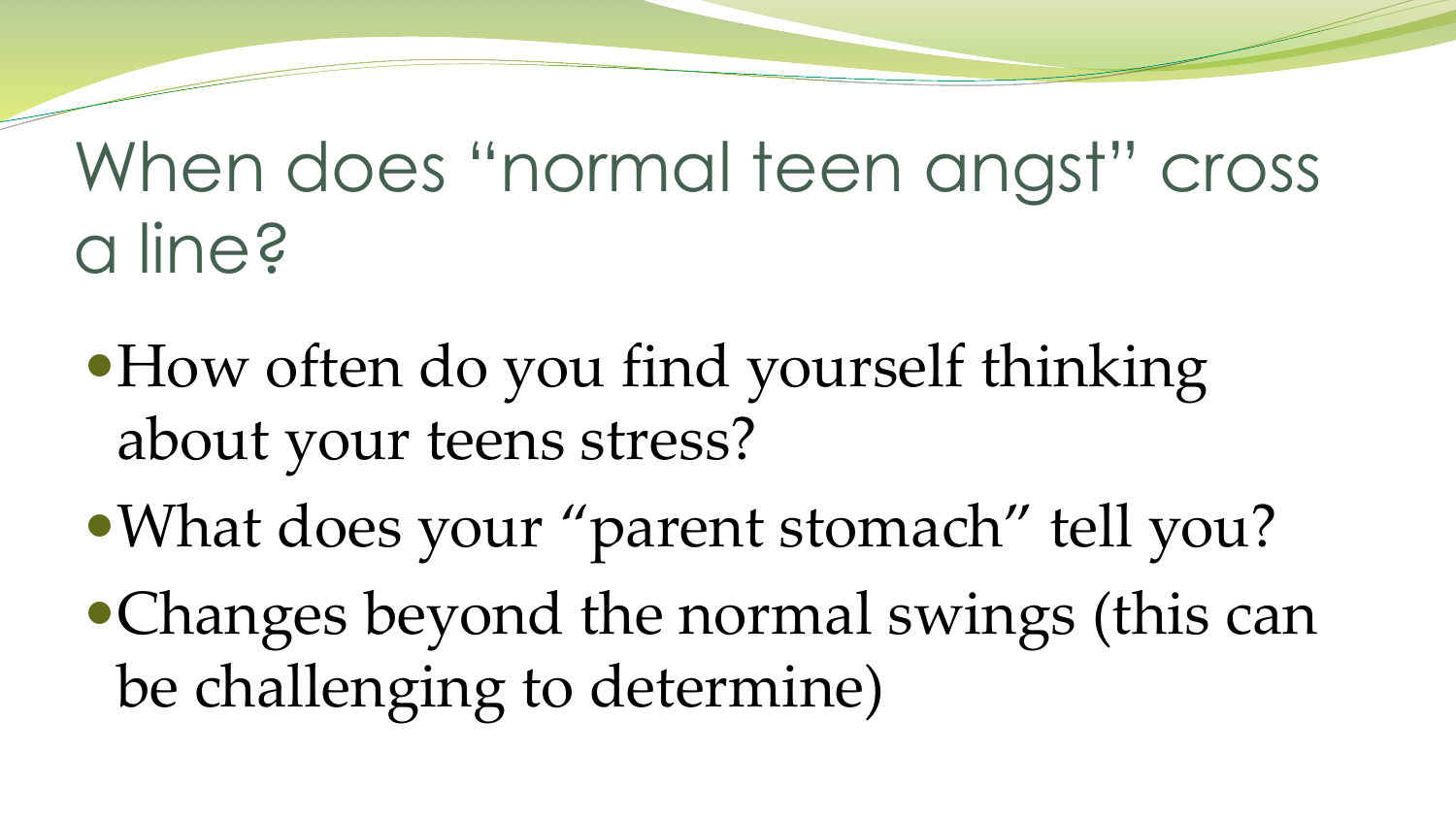# How can we help our teens?

- How do you handle stress?
- Coping mechanisms can be taught!
	- Schedule balance
	- Friend changes and impact
	- Structure!
	- Back to basics: eat and sleep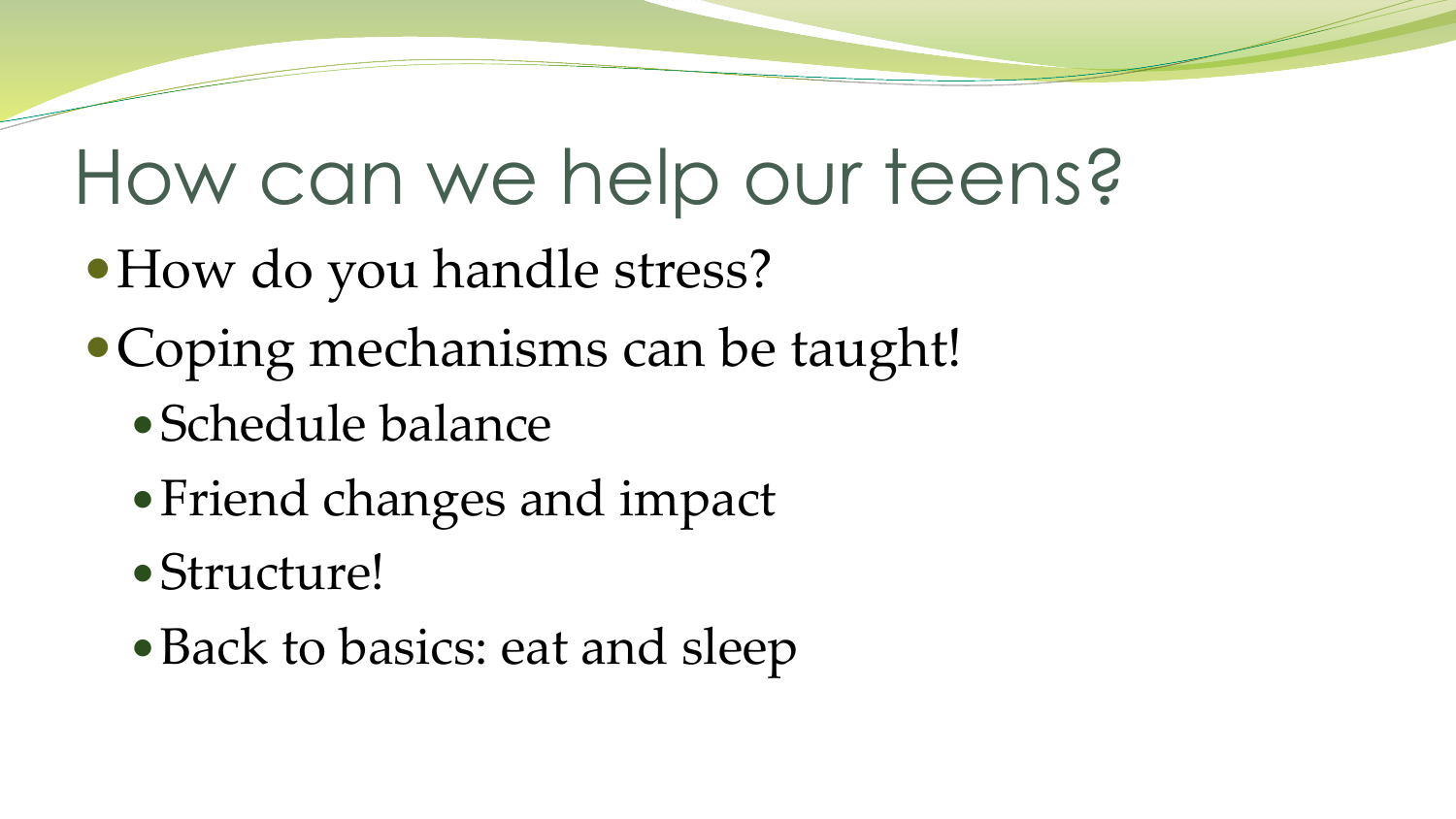# What if my teen needs help?

- The decision to seek help
- How can I find someone good?
- How can I convince my teen to see someone?
- Your own experience with counseling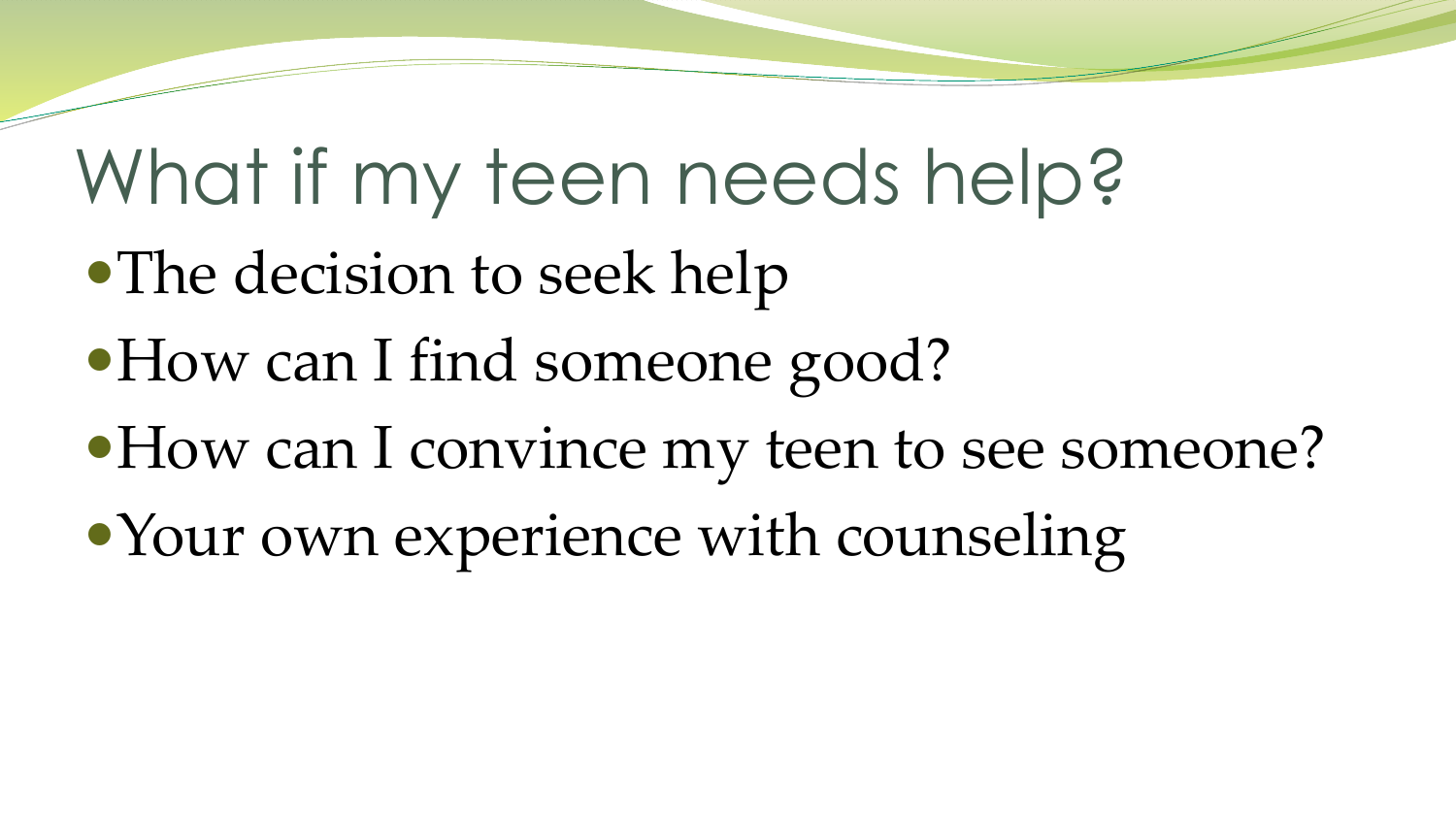# Building a relationship: the ultimate goal

- Ongoing communication is the goal
- "take them for a ride in the car"
- Timing can be helpful:
	- Talk about stress when things are going well
	- Talk about difficult topics whenever you can